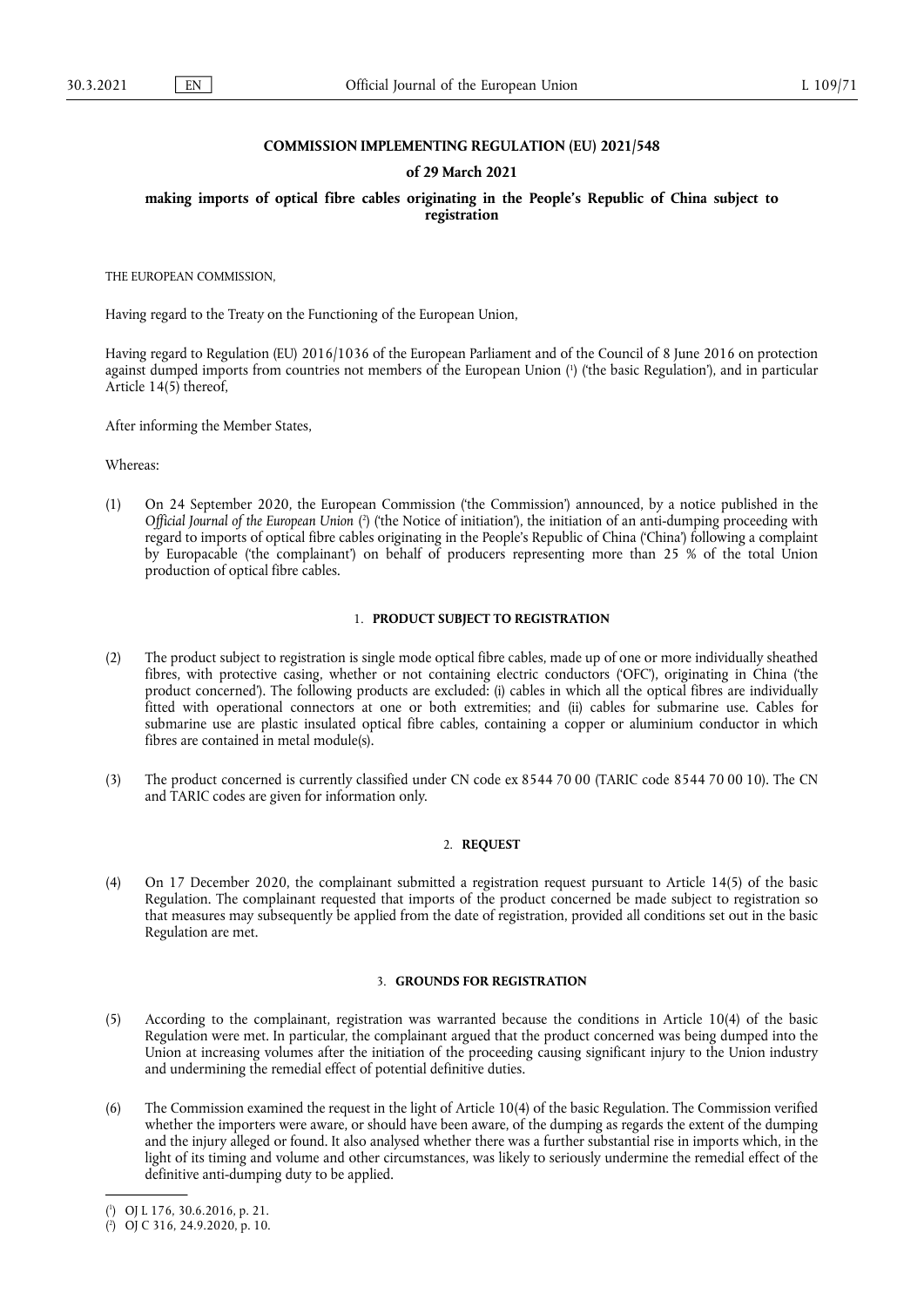# 3.1. **Awareness of the importers of the dumping, the extent thereof and the alleged injury**

- (7) The Commission has at its disposal sufficient evidence that imports of the product concerned from China are being dumped. In particular, the complainant provided evidence of dumping based on a comparison of a constructed normal value on the basis of costs of production and sale reflecting undistorted prices or benchmarks, established in accordance with Article 2(6a)(a) of the basic Regulation, with the export price (at ex-works level) of the product concerned when sold for export to the Union. On that basis, the 123 % dumping margin calculated in the complaint is significant.
- (8) That information was contained in the notice of initiation and therefore the Commission considers importers were aware, or should have been aware, of the dumping.
- (9) In response to the request for registration submitted by Europacable, China Chamber of Commerce for Import and Export of Machinery and Electronic Products (CCCME) claimed that the legal requirements for registration were not met, because the request for registration did not consider the importer's awareness of dumping together with the requirement of the further substantial rise in imports. In particular, according to the party, any increase in imports that would not be caused by the awareness of potential measures should not fulfil the legal requirements.
- <span id="page-1-4"></span><span id="page-1-3"></span>(10) With respect to this claim, the Commission considerers that those two requirements are to be considered separately. Indeed, CCCME supports its claims by referring to a Court finding ( 3 [\)](#page-1-0) made when interpreting 10(4)(d) and not 10(4)(c), which is a distinct (and cumulative) requirement. [\(](#page-1-1) 4 ) The CCCME reproduced the findings partially and took them out of context. A mere reading of the whole paragraph makes it clear that the finding is irrelevant for the interpretation of 'awareness'. In fact, the findings in that case support the Commission's position when it states that it is from the publication of the notice of initiation of investigation that importers were aware of the possibility that duties might subsequently be applied retroactively. This suggests that importers would also be (or should have been) aware of dumping.
- (11) Concerning the awareness of the importers of the dumping, the Commission considers that by initiating the investigation and providing all necessary information to the interested parties, the importers should be aware of the dumping. The Notice of initiation is published in the *Official Journal of the European Union* and is accessible to all interested parties, including to the importers. Furthermore, as interested parties in the investigation, importers have access to the non-confidential version of the complaint. Therefore, the Commission considered that the importers were aware, or should have been aware, of the alleged dumping practices, the extent thereof and the alleged injury at that moment.
- (12) Concerning the increase in imports, the analysis in the recitals (19) and (20) shows that the imports indeed significantly increased after initiation of this investigation, and that, because of the time needed between the order and the delivery, this trend became apparent not immediately, but more than one month following the initiation of the investigation. This shows that the further increase reported below is caused by conscious decisions of importers in the light of the existence of the investigation and of the possibility of duties imposed on the product concerned.
- (13) The Commission thus concluded that the first criterion for registration was met.

# 3.2. **Further substantial rise in imports**

(14) In its request for registration of imports, the complainant claimed a further substantial rise in imports. For that purpose, the complainant used the Chinese Customs Statistics showing that over the period January – October 2020, Chinese producers of optical fibre cables exported +9,5 % higher volumes of the Chinese product code 8544.70.00 to the Union [\(](#page-1-2) 5 ) when compared to the same period in 2019.

<span id="page-1-5"></span><span id="page-1-0"></span>[<sup>\(</sup>](#page-1-3) 3 ) Judgment of the General Court (Second Chamber) of 8 May 2019, Stemcor London Ltd and Samac Steel Supplies Ltd v European Commission, Case T-749/16, para. 74.

<span id="page-1-1"></span>[<sup>\(</sup>](#page-1-4) 4 ) *Id*. para. 46.

<span id="page-1-2"></span><sup>(</sup> 5 [\)](#page-1-5) This data refers to export to EU27.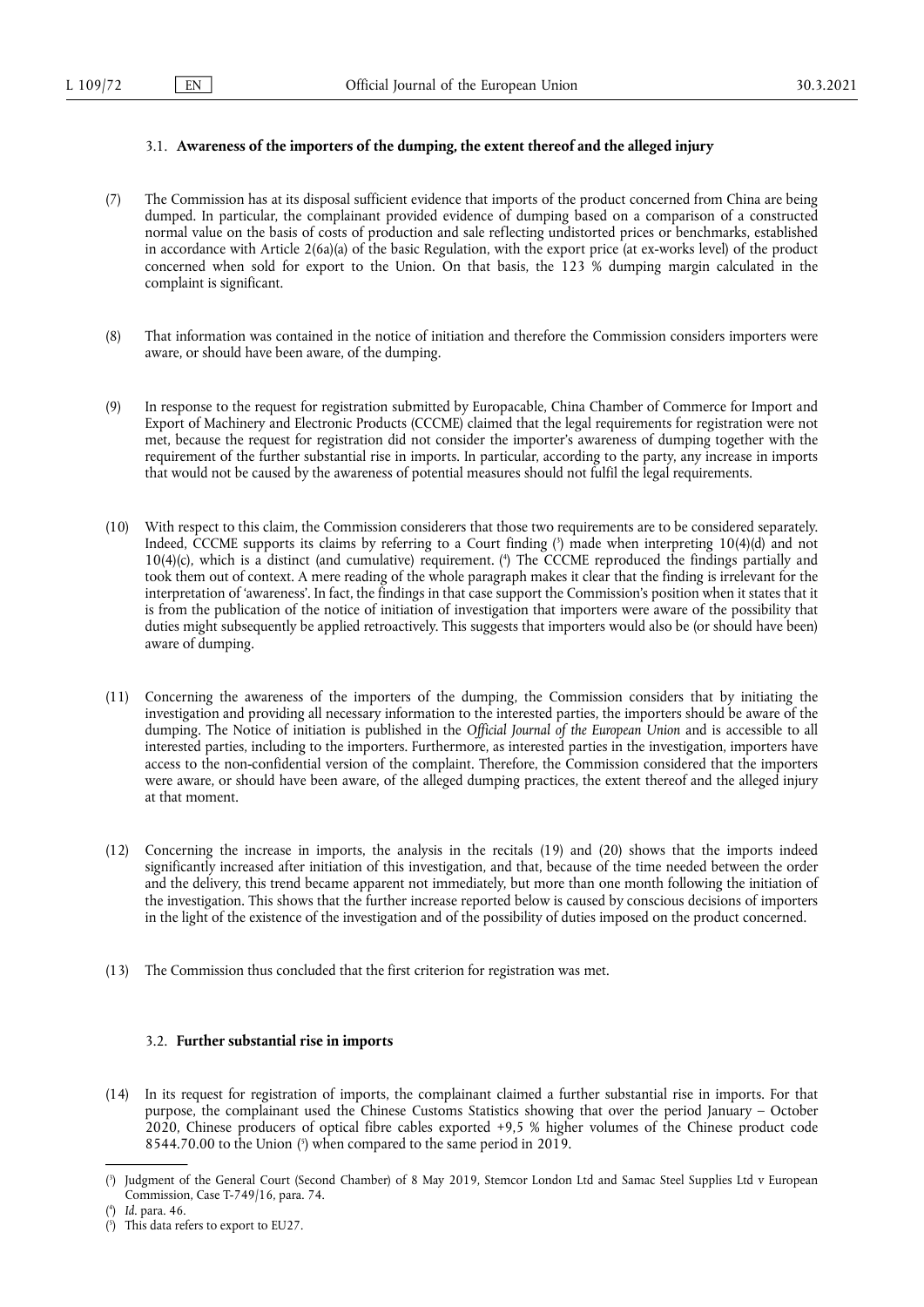- (15) CCCME contested the figures provided by the complainant, claiming that the Chinese export statistics were not reliable and that Eurostat figures did not show an increase in imports.
- (16) The Commission conducted its own assessment on the basis of complete and updated data available in the Surveillance database, without taking into account the Chinese export statistics.
- (17) The Commission compared the level of imports from the first full month after the investigation was initiated (October 2020) until the most recent full month available (January 2021) to the corresponding volumes of imports in the same period of the previous year (October 2019 – January 2020).
- (18) Prior to the initiation of this investigation there was no specific TARIC code for the product concerned. The Commission calculated the proportion for imports of the product concerned (declared under TARIC code 8544 70 00 10) in the period October 2020 – January 2021 (32,85 %). This proportion was also in line with the one provided in the complaint and considered adequate for the October 2019 to January 2020 period. This was considered a conservative approach since the remainder of the products included under CN code 8544 70 00 are not under investigation and the Commission did not identify any reason that would suggest an increase in those imports. Imports from China developed as follows:

| Period after<br>initiation | Imports<br>EU-27 ( $kg -$<br>whole CN<br>code) | Imports<br>EU-27 ( $kg -$<br>product<br>concerned) | Period before<br>initiation | Imports<br>EU-27 ( $kg -$<br>whole CN<br>code) | Imports<br>EU-27 ( $kg -$<br>estimate for<br>the product<br>concerned) | % increase (after<br>v before<br>initiation) |
|----------------------------|------------------------------------------------|----------------------------------------------------|-----------------------------|------------------------------------------------|------------------------------------------------------------------------|----------------------------------------------|
| October 2020               | 2 3 0 2 1 3 6                                  | 744914                                             | October 2019                | 2482783                                        | 815622                                                                 | $-8,7$                                       |
| November 2020              | 2035304                                        | 527452                                             | November 2019               | 1871467                                        | 614798                                                                 | $-14.2$                                      |
| December 2020              | 2 5 1 9 5 0 1                                  | 745918                                             | December 2019               | 1 4 2 1 2 2 2                                  | 466888                                                                 | 59,8                                         |
| January 2021               | 3615579                                        | 1422058                                            | January 2020                | 2 4 3 9 2 9 4                                  | 801 336                                                                | 77.5                                         |
| <b>Total</b>               | 10 472 519                                     | 3 440 342                                          |                             | 8 2 1 4 7 6 6                                  | 2698645                                                                | 27,5                                         |

*Source:* EU Customs surveillance data

(19) The Commission also compared the average monthly imports during the investigation period (July 2019 to June 2020) with the average monthly imports in the four months after initiation (October 2020 to January 2021). The comparison, as detailed in the table below, showed an increase of 15,05 %.

| Whole CN code                       |                                              | Product concerned                   |                                              |                               |
|-------------------------------------|----------------------------------------------|-------------------------------------|----------------------------------------------|-------------------------------|
| Monthly average after<br>initiation | Monthly average (July<br>$2019 -$ June 2020) | Monthly average after<br>initiation | Monthly average (July<br>$2019 -$ June 2020) | % Increase post<br>initiation |
| 2 6 1 8 1 3 0                       | 2 2 7 5 5 5 1                                | 860086                              | 747 544                                      | 15.05                         |

*Source:* EU Customs surveillance data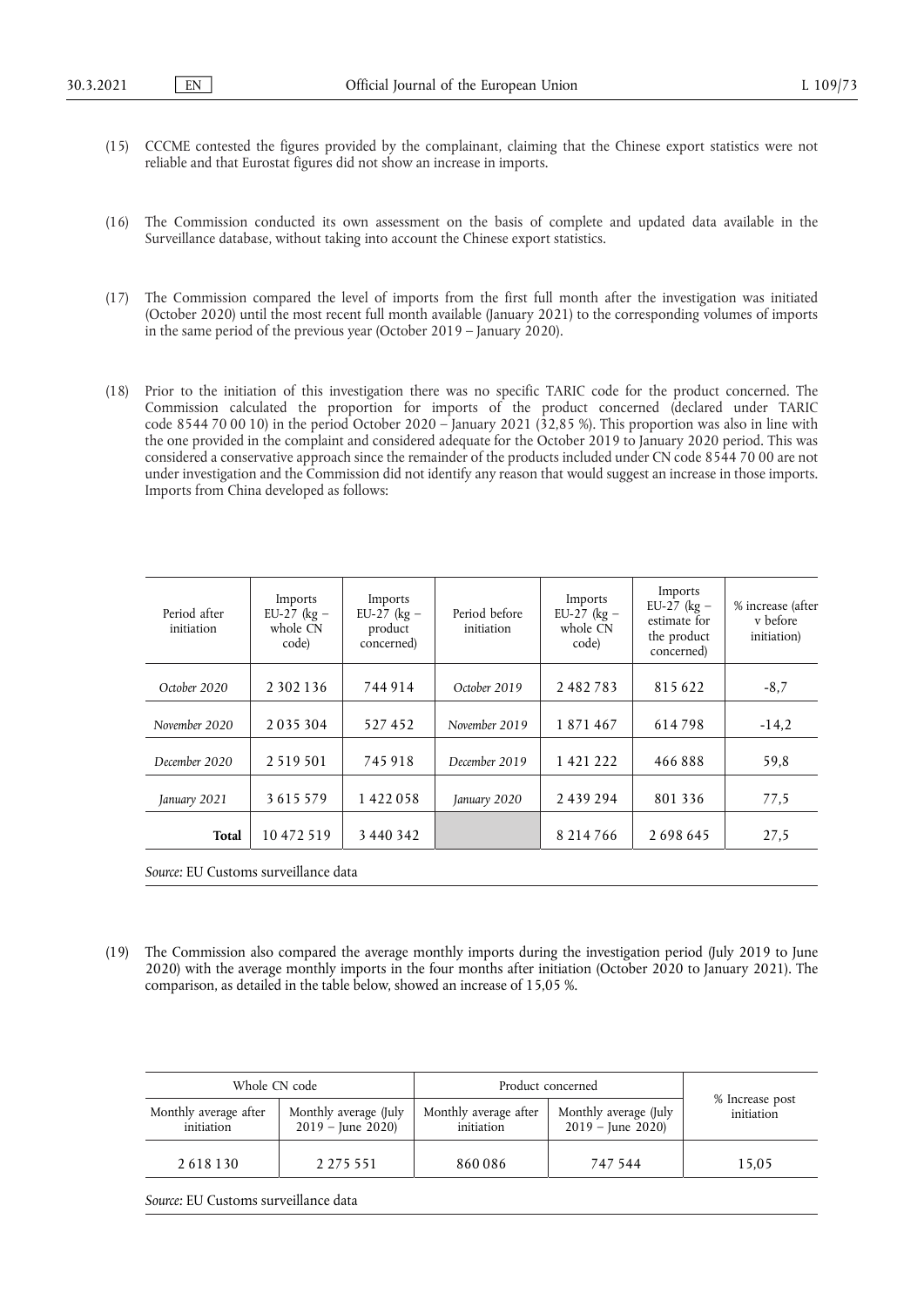- (20) The Commission cross-checked the information above with other available sources of information, including sampling forms and questionnaire replies of exporting producers as well as Eurostat, which suggested that the above import volumes sourced from the EU Customs surveillance database might be underestimated. The Commission will investigate the reason for these discrepancies, including the conversion rate between different units of measurement. The Commission considered that this point did not put into question the fact that the import volumes reported above should be considered reliable for the present analysis. Moreover, a correction of an eventual underestimation of import volumes might only result in strengthening the conclusions reached in the present Regulation.
- (21) The Commission therefore found that the average increase of 27,5 % in the months after intiation of the investigation constituted a substantial rise in imports within the meaning of Article 10(4) of the basic Regulation. Likewise, the increase of 15,05 % on the basis of the monthly average of the four months after initiation with the average monthly imports during the IP were also found to be substantial.
- (22) Therefore, the Commission concluded that the second criterion for registration was also met.

# 3.3. **Undermining of the remedial effect of the duty**

- (23) The Commission has at its disposal sufficient evidence that additional injury would be caused by a continued rise in imports from China at further decreasing prices.
- (24) As established in recitals (13) to (18), there is sufficient evidence of a substantial rise in imports of the product concerned. This is likely to seriously undermine the remedial effect of the duties to be applied. It is indeed reasonable to assume that the imports of the product concerned may further increase market share prior to the adoption of provisional measures, if any, since the latter would occur at the latest around the second half of May 2021.
- <span id="page-3-1"></span>(25) Indeed, the EU market is attractive for Chinese exporting producers as a large OFC market where no trade defence measures are in place, contrary to other markets like the United States (where 25 % duties apply (°[\)\)](#page-3-0). This is the more so given the significant Chinese excess capacity for this product – estimated to amount to more than twice the entire EU market on the basis of specialised market intelligence provided by the complainants. Also, the timing is critical as a major tender for the product concerned started in January 2021 for a multi-year supply contract representing a sizeable proportion of consumption in France.
- (26) Furthermore, bearing in mind that the Union industry has high fixed costs, it is clear that falls in market share and production will lead to falls in profitability over the period between the initiation and the eventual imposition of measures.
- (27) In addition, import prices of the product concerned in the October 2020-January 2021 period are low. The Surveillance 2 database indicates that the average value per kg of Chinese imports under CN code 8544 70 00 was about 24 % lower in October 2020-January 2021 than in October 2019-January 2020. This is indicative of average prices of the product concerned, as the the proportion of imports of the product concerned in both periods is comparable (EU Customs surveillance data for the period October 2020-January 2021 indicates the product concerned accounts for about 33 % of the total imports under CN code 8544 70 00, the same proportion alleged in the complaint). The foregoing confirms the pricing behaviour of Chinese exporting producers described in the complaint.
- (28) The further substantial rise in imports observed after initiation (December and January in particular), facilitated by the existing overcapacity in China and fuelled by the attractiveness of the EU market, is likely seriously undermining the remedial effects of measures, not least in view of the concentrated impact in a short period of time, of the critical timing of certain tenders, and of the low prices involved. There is no information on file regarding other circumstances that would disprove this assessment.

<span id="page-3-0"></span>[<sup>\(</sup>](#page-3-1) 6 ) Please refer to: <https://hts.usitc.gov/view/China%20Tariffs?release=2020HTSARev16>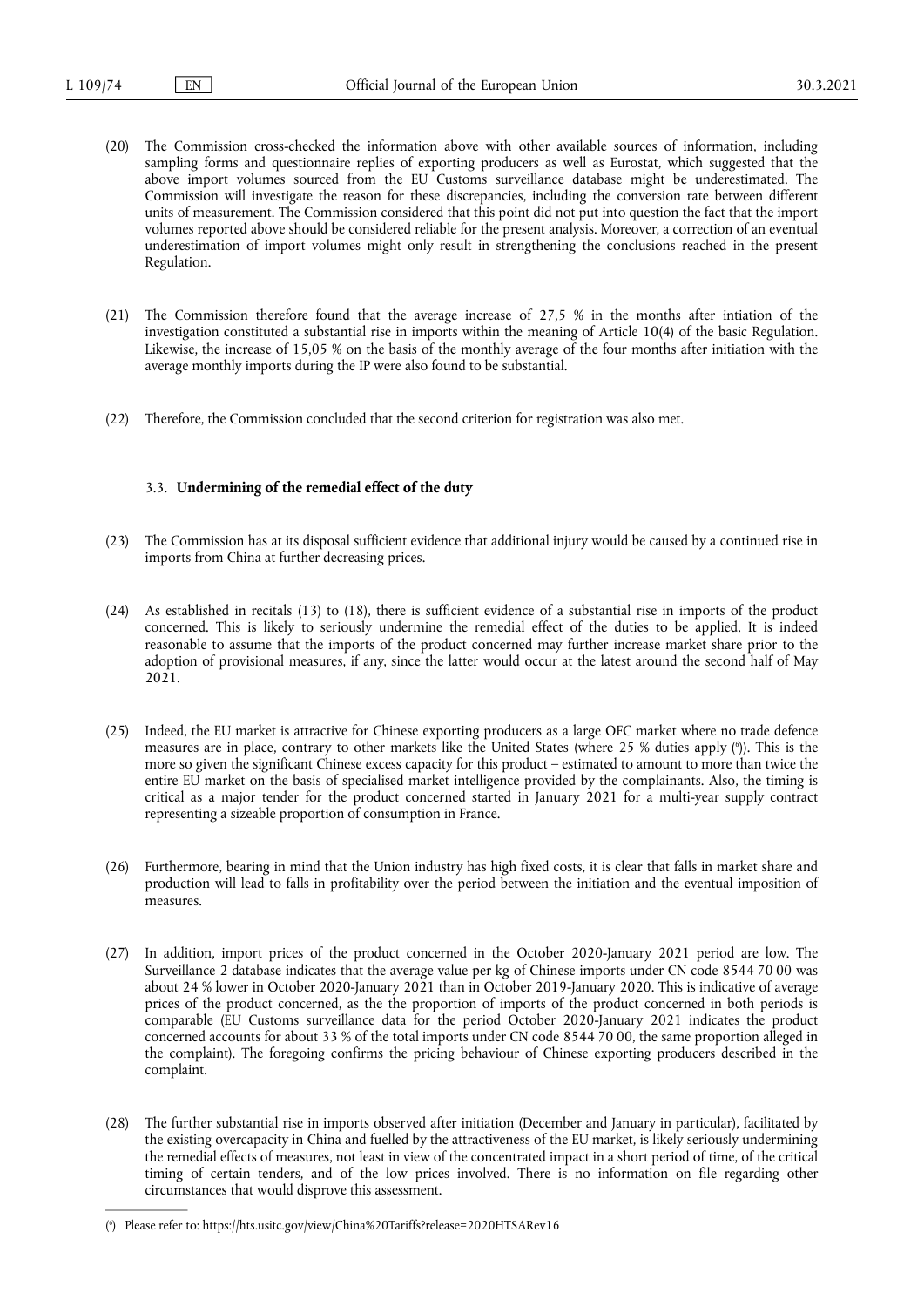(29) The Commission therefore concluded that the third criterion for registration of imports was also met.

# 3.4. **Conclusion**

(30) On the basis of the above, the Commission concluded that there was sufficient evidence to justify making the imports of the product concerned subject to registration in accordance with Article 14(5) of the basic Regulation.

#### 4. **PROCEDURE**

(31) All interested parties are invited to make their views known in writing and to provide supporting evidence. Furthermore, the Commission may hear interested parties, provided that they make a request in writing and show that there are particular reasons why they should be heard.

### 5. **REGISTRATION**

- (32) Pursuant to Article 14(5) of the basic Regulation, imports of the product concerned should be made subject to registration for the purpose of ensuring that, should the investigation result in findings leading to the imposition of anti-dumping duties, those duties can, if the necessary conditions are fulfilled, be levied retroactively on the registered imports in accordance with the applicable legal provisions.
- (33) Any future liability would emanate from the findings of the anti-dumping investigation.
- (34) The allegations in the complaint requesting the initiation of an anti-dumping investigation estimate an average dumping margin of 123 % and an average injury elimination level of 43 % for the product concerned. On that basis, the amount of possible future liability can be estimated at the level of the injury elimination level alleged in the complaint, namely up to 43 % *ad valorem* on the CIF import value of the product concerned.
- (35) Taking into account the difficulties in comparing volumes in different units of measurments, as reported above in recital (20), the Commission considers appropriate to have the import data including the information on the length of the cables in kilometres for monitoring purposes. Therefore the customs authorities are directed to collect them.

#### 6. **PROCESSING OF PERSONAL DATA**

<span id="page-4-1"></span>(36) Any personal data collected in this investigation will be treated in accordance with Regulation (EU) 2018/1725 of the European Parliament and of the Council (7[\),](#page-4-0)

HAS ADOPTED THIS REGULATION:

#### *Article 1*

1. The customs authorities are hereby directed, pursuant to Article 14(5) of Regulation (EU) 2016/1036, to take the appropriate steps to register imports of single mode optical fibre cables, made up of one or more individually sheathed fibres, with protective casing, whether or not containing electric conductors, currently falling under CN code ex 8544 70 00 (TARIC code 8544 70 00 10) and originating in the People's Republic of China. The following products are excluded:

- (i) cables in which all the optical fibres are individually fitted with operational connectors at one or both extremities; and
- (ii) cables for submarine use. Cables for submarine use are plastic insulated optical fibre cables, containing a copper or aluminium conductor, in which fibres are contained in metal module(s).

<span id="page-4-0"></span>[<sup>\(</sup>](#page-4-1) 7 ) Regulation (EU) 2018/1725 of the European Parliament and of the Council of 23 October 2018 on the protection of natural persons with regard to the processing of personal data by the Union institutions, bodies, offices and agencies and on the free movement of such data, and repealing Regulation (EC) No 45/2001 and Decision No 1247/2002/EC (OJ L 295, 21.11.2018, p. 39).